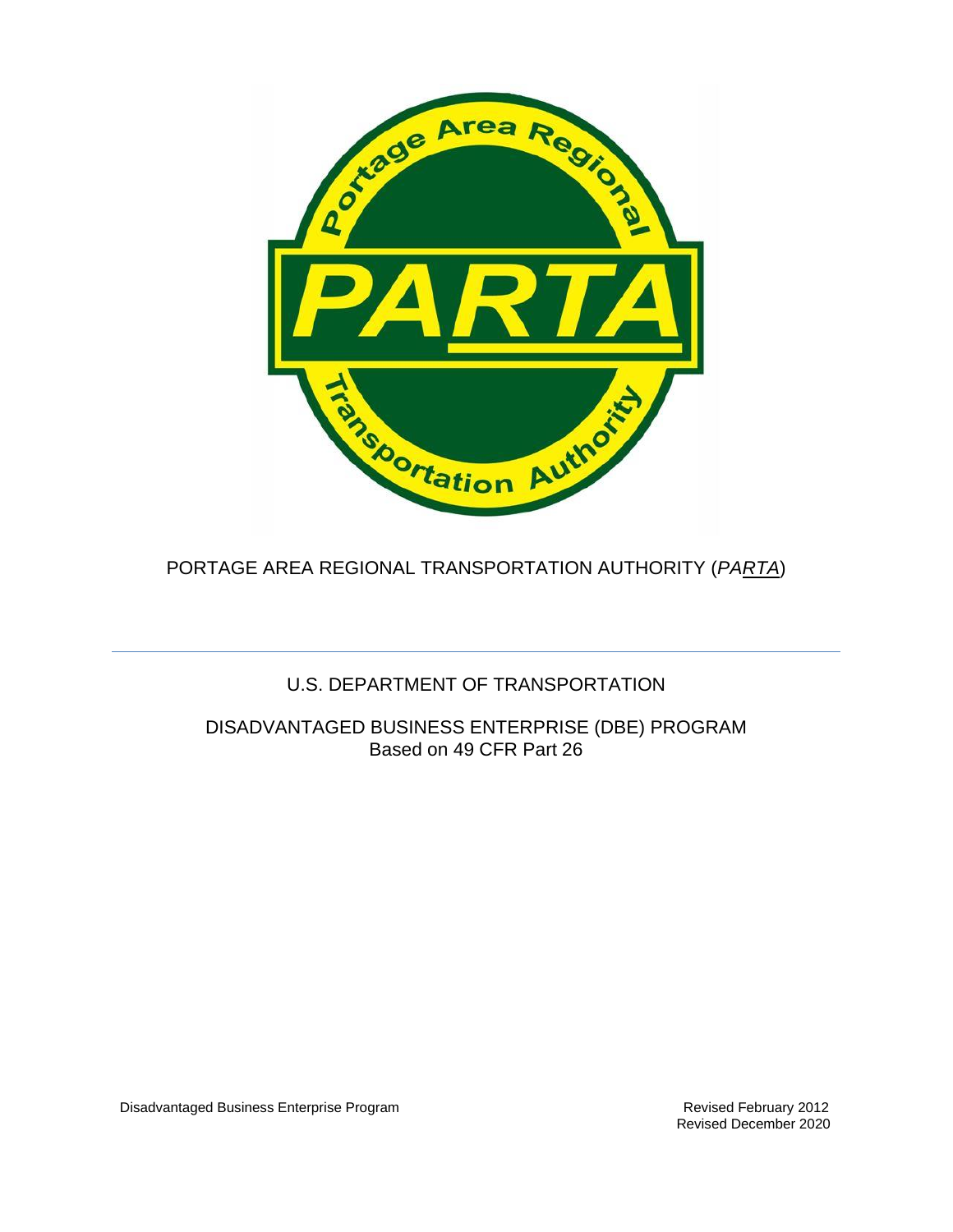### **INTRODUCTION**

Portage Area Regional Transportation Authority (*PARTA*) operates Demand Response, Fixed-Route, and ADA Complementary Paratransit service in Portage County, Ohio. *PARTA*'s governing body is organized as a 15-member board of trustees. As of December 2020, *PARTA*'s 133 employees operate 55 revenue vehicles to provide public service Monday through Saturday. *PARTA*'s Demand Response (DART) service is provided to the residents of Portage County. ADA Complementary Paratransit Service is a service provided to individuals with a disability who are prevented from using Fixed-Route service and live or are travelling within 3/4 of a mile from a Fixed Route.

## **SUBPART A – GENERAL REQUIREMENTS**

## **Section 26.1, 26.23 Objectives/Policy Statement**

*PARTA* has established a Disadvantaged Business Enterprise (DBE) program in accordance with regulations of the U.S. Department of Transportation (DOT), 49 CFR Part 26. *PARTA* has received Federal financial assistance from the Department of Transportation, and as a condition of receiving this assistance, *PARTA* has signed an assurance that it will comply with 49 CFR Part 26.

It is the policy of *PARTA* to ensure that Disadvantaged Business Enterprises, as defined in 49 CFR part 26, have an equal opportunity to receive and participate in DOT-assisted contracts. This policy statement is circulated throughout the organization and to minority, non-minority, and women-owned community and business organizations. *PARTA* has disseminated this policy statement to the *PARTA* Board of Trustees and all the components of our organization. We have distributed this statement to DBE and non-DBE business communities that perform work for us on DOT-assisted contracts by publishing an ad in the local newspaper and posting it on our website.

It is also our policy:

- a) To ensure nondiscrimination in the award and administration of DOT-assisted contracts;
- b) To create a level playing field on which DBEs can compete fairly for DOT- assisted contracts;
- c) To ensure that the DBE Program is narrowly tailored in accordance with applicable law;
- d) To ensure that only firms that fully meet 49 CFR Part 26 eligibility standards are permitted to participate as DBEs;
- e) To help remove barriers to the participation of DBEs in DOT-assisted contracts;
- f) To promote the use of DBEs in all types of federally assisted contracts and procurement activities conducted by recipients;
- g) To assist the development of firms that can compete successfully in the marketplace outside the DBE Program; and
- h) To use the flexibility available to attract appropriate opportunities for DBE participation.

*PARTA*'s General Manager is ultimately responsible for the implementation, structure, and compliance of the DBE program.

The General Manager has designated **Denise Baba, Communications and Public Advocacy Advisor, as** *PARTA***'s DBE Liaison Officer.** The DBE Liaison Officer directly reports to the General Manager, and is responsible for developing, managing, and facilitating the implementation of the DBE program on a dayto-day basis. Implementation of the DBE program is accorded the same priority as compliance with all other legal obligations incurred by *PARTA* in its financial assistance agreements with the Department of Transportation.

Copies of the Policy Statement are conspicuously posted throughout the *PARTA* facility and on *PARTA*'s website at [www.partaonline.org.](http://www.partaonline.org/) A copy of this program is also available for review upon request.

*Claudia B. Amrhein, GM December 8, 2020*

Claudia B. Amrhein, General Manager **Date Claudia B. Amrhein, General Manager** Date

\_\_\_\_\_\_\_\_\_\_\_\_\_\_\_\_\_\_\_\_\_\_\_\_\_\_\_\_\_\_\_\_\_ \_\_\_\_\_\_\_\_\_\_\_\_\_\_\_\_\_\_\_\_\_\_\_\_\_\_\_\_\_\_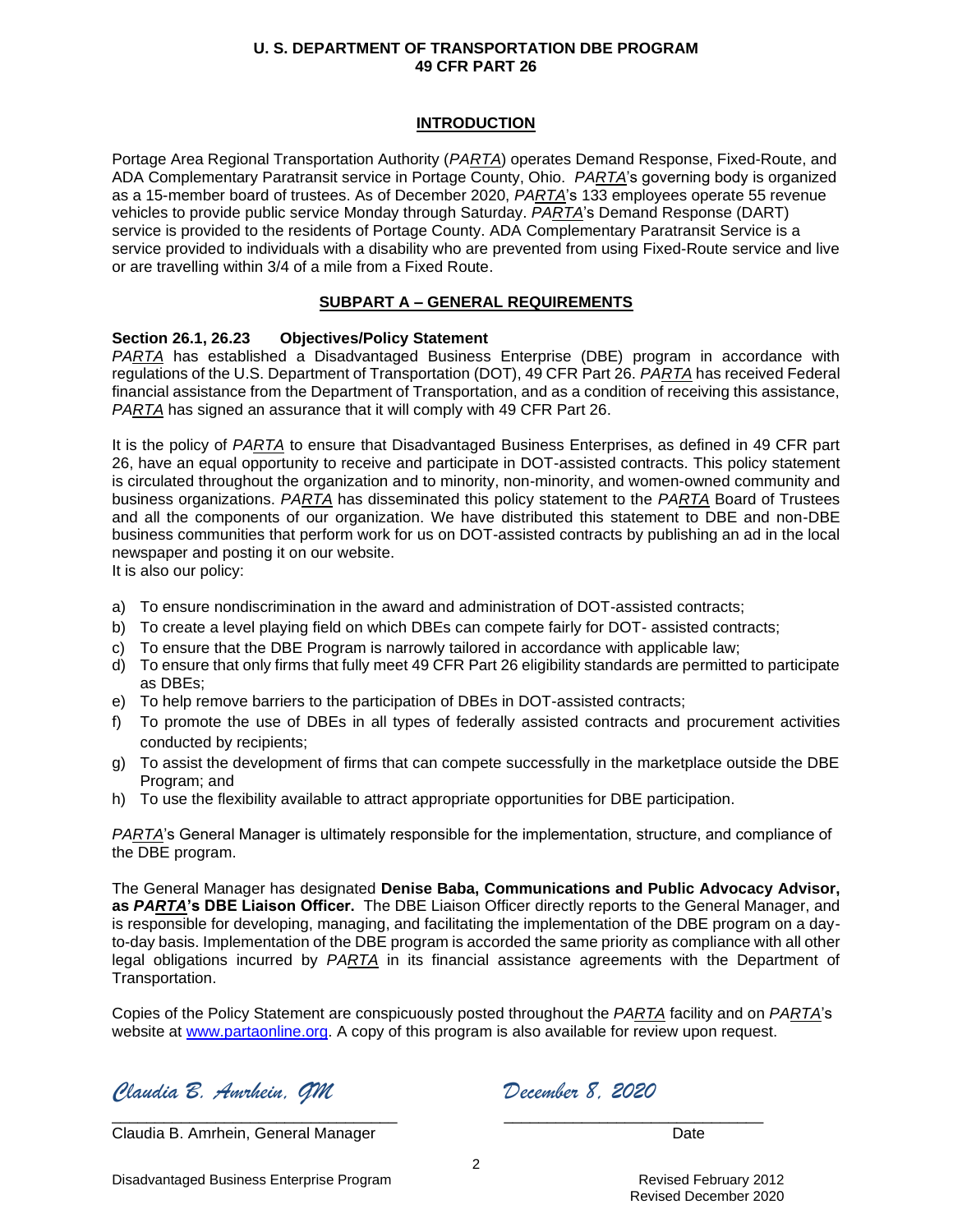## **Section 26.3 Applicability**

*PARTA* is a direct recipient and eligible for Federal-aid highway funds authorized under Titles I (other than Part B) and V of the Intermodal Surface Transportation Efficiency Act of 1991 (ISTEA), Pub. L. 102-240, 105 Stat. 1914, or Titles I, III, and V of the Transportation Equity Act for the 21st Century (TEA-21), Pub. L. 105-178, 112 Stat. 107. Titles I, III, and V of the Safe, Accountable, Flexible, Efficient Transportation Equity Act: A Legacy for Users (SAFETEA-LU), Pub. L. 109-59, 119 Stat. 1144; and Divisions A and B of the Moving Ahead for Progress in the 21st Century Act (MAP-21), Pub. L. 112-141, 126 Stat. 405; federal transit funds authorized by Titles I, III, V, and VI of ISTEA, Pub. L. 102-240 or by Federal transit laws in Title 49, U.S. Code, or Titles I, II, and V of the TEA-21, Pub. L. 105-178; and Titles I, III, and V of the Safe, Accountable, Flexible, Efficient Transportation Equity Act: A Legacy for Users (SAFETEA-LU), Pub. L. 109- 59, 119 Stat. 1144; and Divisions A and B of the Moving Ahead for Progress in the 21st Century Act (MAP-21), Pub. L. 112-141, 126 Stat. 405.

## **Section 26.5 Definitions**

*PARTA* will adopt the definitions contained in 49 CFR 26.5 for this program.

## **Section 26.7 Non-discrimination Requirements**

*PARTA* will never exclude any person from participation in, deny any person the benefits of, or otherwise discriminate against anyone in connection with the award and performance of any contract covered by 49 CFR Part 26 on the basis of race, color, sex, or national origin.

In administering its DBE program, *PARTA* will not, directly or through contractual or other arrangements, use criteria or methods of administration that have the effect of defeating or substantially impairing accomplishment of the objectives of the DBE program with respect to individuals of a particular race, color, sex, or national origin.

### **Section 26.11 Record Keeping Requirements**

### Reporting to DOT: 26.11(a & b)

*PARTA* will report DBE participation as directed to DOT by reporting the overall DBE participation on a semi-annually basis, using the Uniform Report of DBE Awards or Commitments and Payments on the TrAMS website. These reports will reflect payments actually made to DBEs on DOT-assisted contracts.

### Bidders List: 26.11(c)

*PARTA* will create a bidders list, consisting of information about all DBE and non-DBE firms that bid or quote on DOT-assisted contracts. The purpose of this list is to provide data as accurate as possible about the universe of DBE and non-DBE contractors and subcontractors who seek to work on federally assisted contracts to assisting helping to set overall goals. The bidders list will include the name, address, DBE non-DBE status, age of the firm, and annual gross receipts of firms.

*PARTA* will collect this information in the following ways:

- *PARTA* will collect the information from any bidder at any time when they contact the Procurement Office.
- During the bidding process all prime and sub-contractors are to provide this information to *PARTA* via the required certifications.

Compliance related records must be retained for a minimum of three (3) years unless otherwise provided by applicable record retention requirements for the recipient's financial assistance agreement, whichever is longer.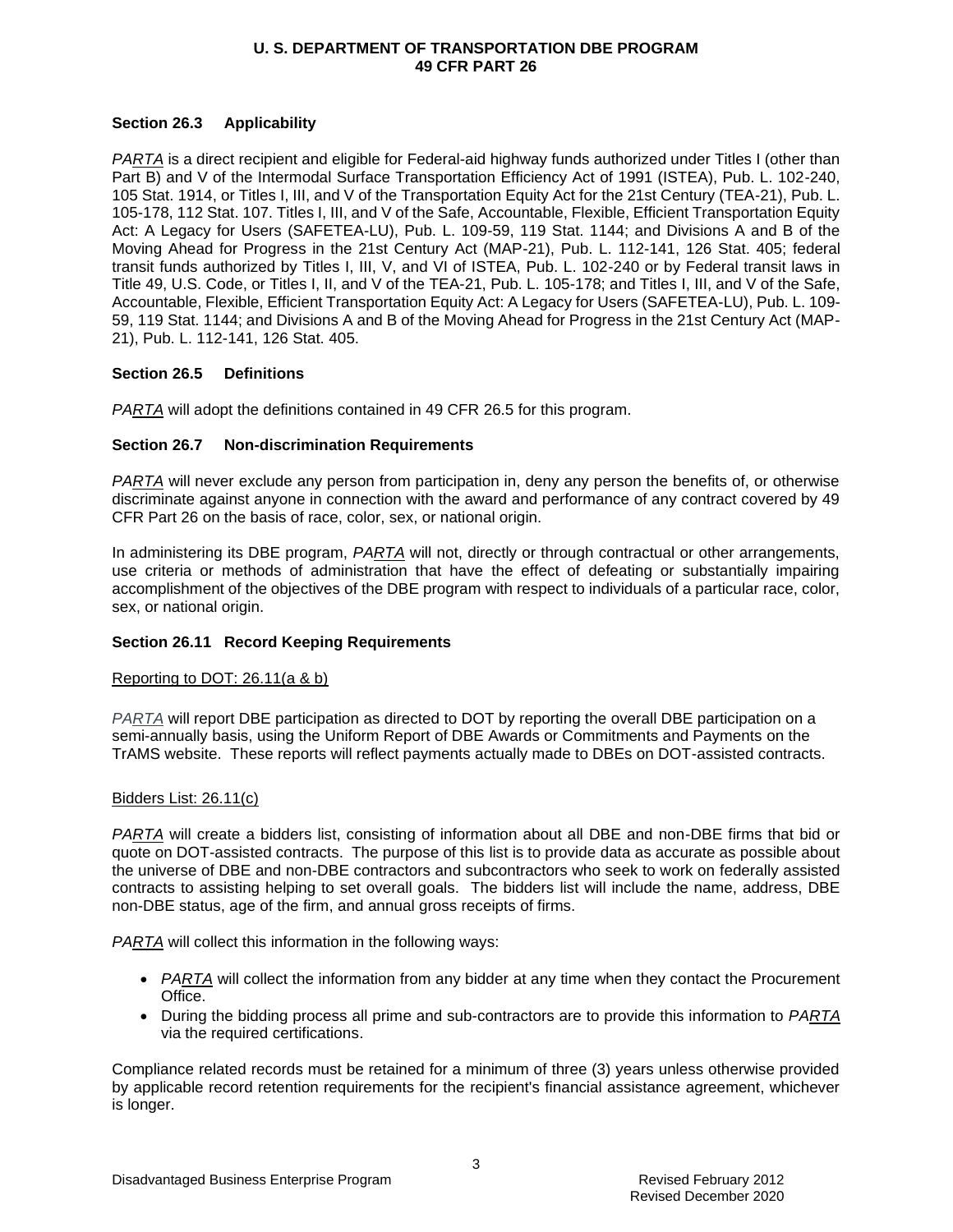#### **Section 26.13 Federal Financial Assistance Agreement**

*PARTA* has signed the following assurances, applicable to all DOT-assisted contracts and their administration:

#### Assurance: 26.13(a)

*PARTA* shall not discriminate on the basis of race, color, national origin, or sex in the award and performance of any DOT assisted contract or in the administration of its DBE Program or the requirements of 49 CFR part 26. *PARTA* shall take all necessary and reasonable steps under 49 CFR part 26 to ensure nondiscrimination in the award and administration of DOT assisted contracts. *PARTA*'s DBE Program, as required by 49 CFR part 26 and as approved by DOT, is incorporated by reference in this agreement.

Implementation of this program is a legal obligation and failure to carry out its terms shall be treated as a violation of this agreement. Upon notification to *PARTA* of its failure to carry out its approved program, the Department may impose sanction as provided for under 49 CFR part 26 and may, in appropriate cases, refer the matter for enforcement under 18 U.S.C. 1001 and/or the Program Fraud Civil Remedies Act of 1986 (31 U.S.C. 3801 *et seq*).

This language will appear in financial assistance agreements with sub-recipients.

#### Contract Assurance: 26.13b

We will ensure that the following clause is placed in every DOT-assisted contract and subcontract:

The contractor, sub-recipient, or subcontractor shall not discriminate on the basis of race, color, national origin, or sex in the performance of this contract. The contractor shall carry out applicable requirements of 49 CFR part 26 in the award and administration of DOT assisted contracts. Failure by the contractor to carry out these requirements is a material breach of this contract, which may result in the termination of this contract or such other remedy as the recipient deems appropriate, which may include, but is not limited to: (1) Withholding monthly progress payments; (2) Assessing sanctions; (3) Liquidated damages; and/or (4) Disqualifying the contractor from future bidding as non-responsible.

### **Section 26.15 Exemptions or Waivers**

*PARTA* will adopt the procedures contained in 49 CFR 26.15 if an exemption or waiver is warranted.

### **SUBPART B – ADMINISTRATIVE REQUIREMENTS**

### **Section 26.21 DBE Program Updates**

Since *PARTA* historically receives federal grants of \$250,000 or more in FTA planning capital, and or operating assistance in a federal fiscal year, we will continue to carry out this program until all funds from DOT financial assistance have been expended. We will provide to DOT updates representing significant changes in the program.

### **Section 26.23 Policy Statement**

The Policy Statement is elaborated on the page 2 of this program.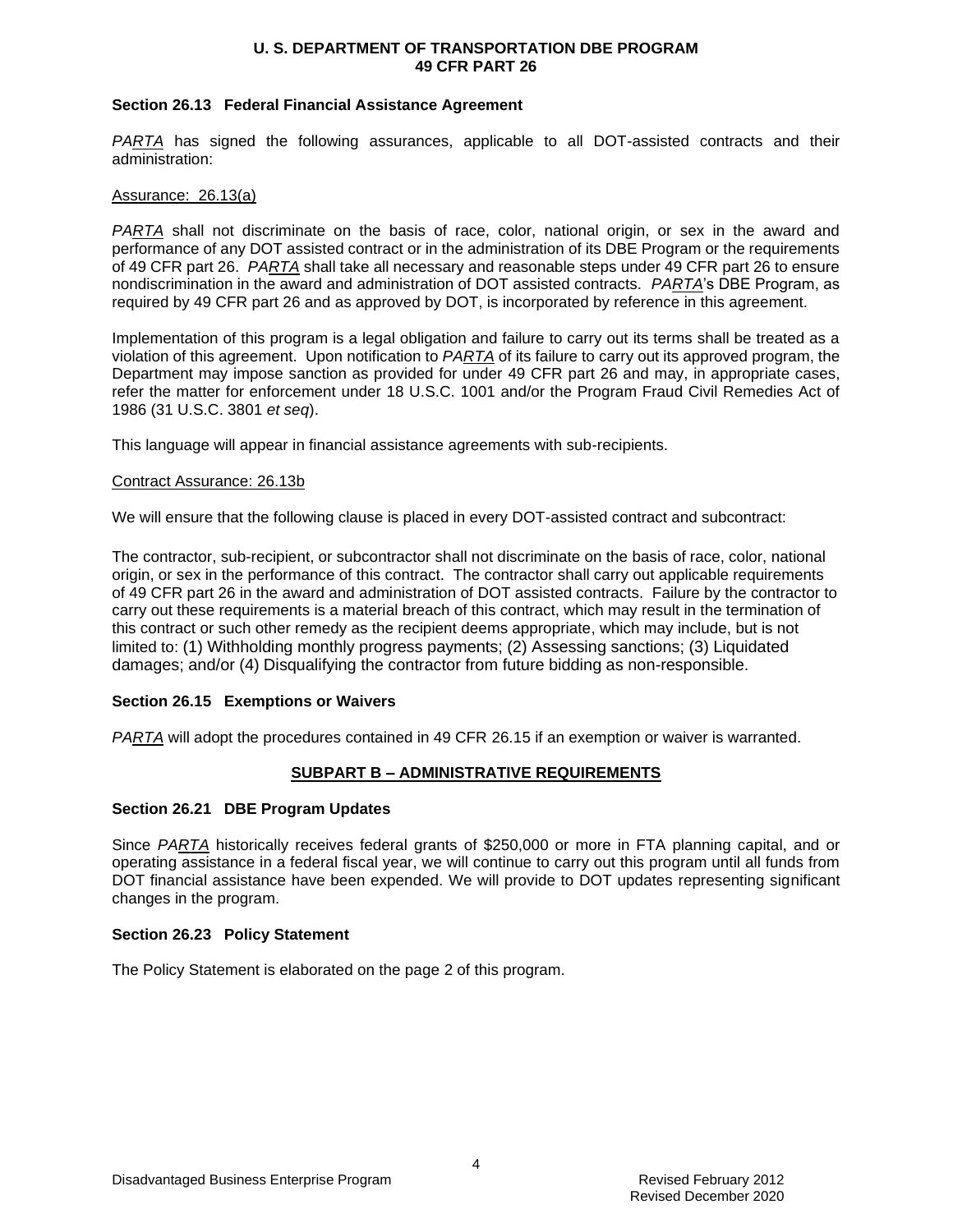## **Section 26.25 DBE Liaison Officer (DBELO)**

*PARTA* has designated the following individual as our DBE Liaison Officer (DBELO):

Ms. Denise Baba, Communications and Public Advocacy Advisor/EEO/DBELO/CR *PARTA* 2000 Summit Rd. KENT, OH 44240 (330) 678-7745 FAX (330) 676-6310 e-mail: [dbaba@partaonline.org](mailto:frank@partaonline.org)

In that capacity, the DBELO is responsible for implementing all aspects of the DBE program and ensuring that *PARTA* complies with all provisions of 49 CFR Part 26. The DBELO has direct, independent access to the General Manager concerning DBE program matters. An organization chart displaying the DBELO's position in the organization is found in Attachment 1 to this program.

The DBELO is responsible for developing, implementing, and monitoring the DBE program, in coordination with other appropriate officials. The DBELO, or designee, conducts all the administration of the program. Duties and responsibilities include the following:

- 1. Gather and report information required by FTA.
- 2. Review third party contracts and purchase requisitions to ensure compliance.
- 3. Provide assistance to departments as they set overall annual goals.
- 4. Ensure timely availability of bid notices and requests for proposals to DBEs.
- 5. Review contracts and procurements to see those DBE goals are included in solicitations. Monitor results by utilizing race-neutral and contract specific goals.
- 6. Analyze *PARTA*'s progress in meeting its goal and identify methods to improve the program.
- 7. Participate in pre-bid meetings.
- 8. Function as an advisor to the General Manager and Board of Trustees with regard to DBE matters and goal attainment.
- 9. Monitor contractor compliance with good faith effort.
- 10. Assist DBEs requiring information and help in preparing bids.
- 11. Plan and participate in DBE training seminars.
- 12. Provide outreach service to DBEs and community organizations to advise them of opportunities to contract with *PARTA*.
- 13. Maintain an updated directory of certified DBEs.

### **Section 26.27 DBE Financial Institutions**

It is the policy of *PARTA* to investigate the full extent of services offered by financial institutions owned and controlled by socially and economically disadvantaged individuals in the community, to make reasonable efforts to use these institutions, and to encourage prime contractors on DOT-assisted contracts to make use of these institutions when they are available.

## **Section 26.29 Prompt Payment Mechanisms**

*PARTA* will include the following clause in each DOT-assisted prime contract:

The prime contractor agrees to pay each subcontractor under this prime contract for satisfactory performance of its contract no later than 30 calendar days from receipt of payment from *PARTA*. The prime contractor shall also return any retainage payments to the sub-contractor within 30 calendar days after the subcontractor's work is satisfactorily completed, regardless if retainage is withheld from the prime contractor. For purposes of this section, a subcontractor's work is satisfactorily completed when all the tasks called for in the subcontract have been accomplished and documented as required by PARTA. When a recipient has made an incremental acceptance of a portion of a prime contract, the work of a subcontractor covered by that acceptance is deemed to be satisfactorily completed. Any delay or postponement of payment from the above referenced time frame may occur only for good cause following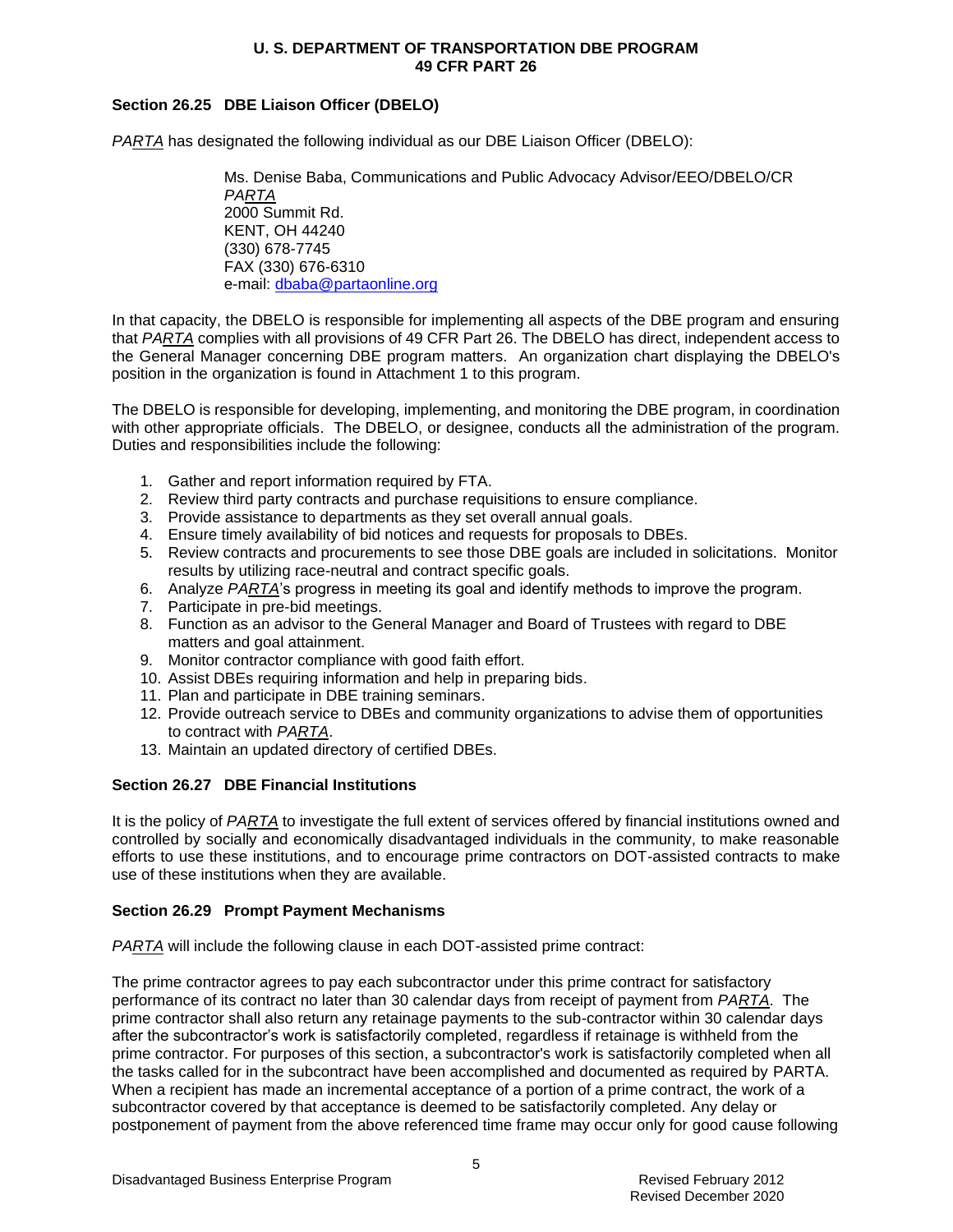written approval from *PARTA*. This clause applies to both DBE and non-DBE subcontracts. In order to enforce this requirement, A contract clause providing that the prime contractor will not be reimbursed for work performed by subcontractors unless and until the prime contractor ensures that the subcontractors are promptly paid for the work they have performed.

## **Section 26.31 Directory**

*PARTA* will use ODOT's directory to identify DBEs with capabilities relevant to general contracting requirements to particular solicitations. The directory lists the firm's name and address, phone number, and the type of work performed by the firm expressed with NAICS codes. The Directory is routinely updated. *PARTA* will also use the certifications of other DOT recipients where possible in its directory. The directory will be made available to contractors, bidders, and proposers. Upon request, the directory is available to the general public.

## **Section 26.33 Overconcentration**

*PARTA* has not identified that overconcentration exists in the types of work that DBEs perform.

## **Section 26.35 Business Development & Mentor-Protégé Programs**

*PARTA* has not established, and FTA has not directed PARTA to establish a DBE Business Development Program or a Mentor- Protégé program.

## **Section 26.37 Monitoring and Enforcement Mechanisms**

*PARTA* will bring to the attention of the Department of Transportation any false, fraudulent, or dishonest conduct in connection with the program, so that DOT can take the steps (e.g., referral to the Department of Justice for criminal prosecution, referral to the DOT Inspector General, action under suspension and debarment or Program Fraud and Civil Penalties rules) provided in 49 CFR part 26.109. We also will consider similar action under our own legal authorities, including responsibility determinations in future contracts.

In the event a participant in our procurement activities does not comply with the DBE regulations, *PARTA* will proceed with its standard contract termination proceedings which are found in the Good Faith Efforts Section of this plan.

*PARTA* ensures that all DBE/MBE subcontractors are being paid in a timely fashion by phone interviews. Site visits are performed by the DBELO and/or the project manager for each individual project to verify the work being done is by the DBE/MBE and not the prime.

*PARTA* will require prime contractors to maintain records and documents of payments to DBEs for three years following the performance of the contract. These records will be made available for inspection upon request of any representative of *PARTA* or DOT. This reporting requirement extends to any certified DBE subcontractor.

We will perform interim audits of contract payments to DBEs. The audit will review payments to DBE subcontractors to ensure that the actual amount paid to DBE subcontractors equals or exceeds the dollar amounts stated in the schedule of DBE participation. *PARTA*'s records will show both commitments and attainments of DBE companies.

### **Section 26.39 Fostering Small Business Participation**

*PARTA* has always focused on using small businesses in its procurements. Outreach is done by all administrative employees while out in the local community and at other events. *PARTA*'s staff participates in many local events, which enables a starting point with vendors in the community. These contacts are then passed on to the Procurement Department for addition to the appropriate bidder list.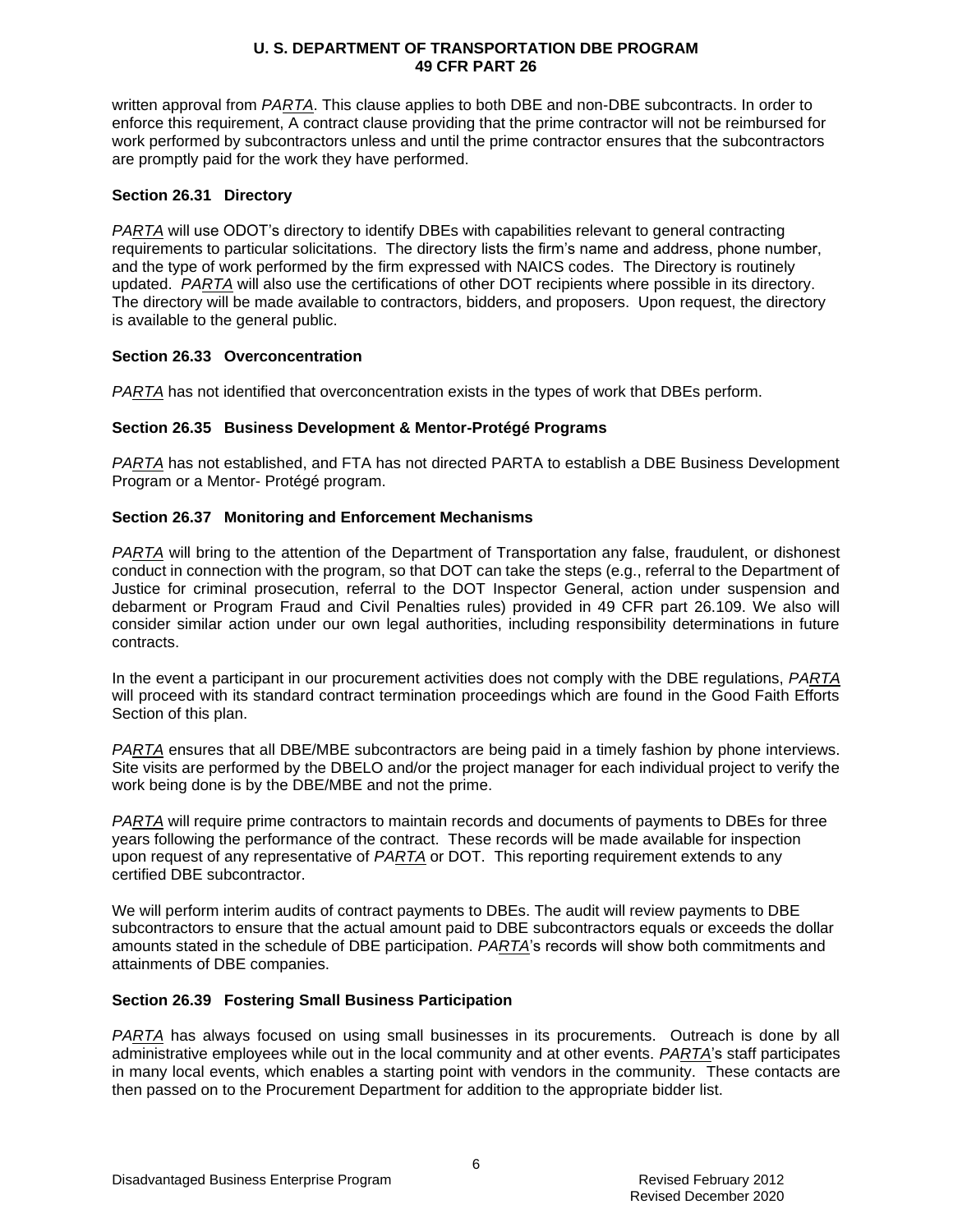*PARTA* currently tracks all DBE participation for all procurements using Federal Funds. This information is then passed on to our Board of Trustees, usually once a year.

*PARTA* developed a vendor survey form that includes the annual gross receipts for each company. This form is part of the Standard Certifications that are completed in all Large procurements. The DBE Program will include an element to structure race neutral contracting requirements in an effort to facilitate competition by all small businesses to achieve the objectives of the program. For the purposes of implementing this program a Small Business is defined as a firm that:

- Is organized for profit;
- Has a place of business in the United States;
- Makes a significant contribution to the United States economy by paying taxes or using American products, services, materials and/or labor; and
- Does not exceed the numerical Size Standard (Table 1) for its industry as established by the U.S. Small Business Administration (SBA).

A small business may be a sole proprietorship, partnership, corporation, Limited Liability Corporation, or any other legally formed entity. Eligible firms are those small businesses that have been certified by the SBA and can provide to *PARTA* a copy of their current SBA letter of certification attesting to their eligibility. The letter will act as an official document for participation in the Program. Additionally, this information will be verified by utilizing SBA's on-line directory and the Contractor's Central Registration System. Small businesses are classified through standards promulgated by the SBA. SBA uses the North American Industry Classification System (NAICS) to identify different industries, services, commodities, and products. Size Standards indicate the largest size that a business may be to classify as a small business for federally funded contracting opportunities.

| Example: A business in one of the following industry groups is small if its size is not greater than:                   |                |
|-------------------------------------------------------------------------------------------------------------------------|----------------|
| <b>Industry Group</b>                                                                                                   | Size Standard  |
| Manufacturing                                                                                                           | 500 employees  |
| Wholesale Trade                                                                                                         | 100 employees  |
| Retail Trade                                                                                                            | \$7 million    |
| <b>General &amp; Heavy Construction</b>                                                                                 | \$33.5 million |
| Dredging                                                                                                                | \$20 million   |
| <b>Special Trade Construction Contractors</b>                                                                           | \$14 million   |
| <b>Business and Personal Services</b><br>(Except Architectural, Engineering, Surveying, and<br><b>Mapping Services)</b> | \$7 million    |
| Computer programming, data processing and<br>systems design                                                             | \$25 million   |
| Small Business Size Standards matched to NAICS                                                                          |                |
| On calling the standards for Onell Directorse in presidence of calleliations should be speed officered to the           |                |

(Table 1- SBA General Size Standards)

Example: A business in one of the following industry groups is small if its size is not greater than:

Specific size standards for Small Business in procurement solicitations should be cross referenced to the SBA website: [\(http://sba.gov/category/navigation-structure/contracting-officials/eligibility-size-standards\)](http://sba.gov/category/navigation-structure/contracting-officials/eligibility-size-standards).

*PARTA* is committed to the utilization of small businesses and affording said businesses the maximum opportunity to participate and compete in *PARTA*'s procurement practices. In order to facilitate competition and maximize participation by small businesses, the following steps will be implemented to reducing obstacles to small business participation in *PARTA* contracting opportunities:

- 1. Avoid unnecessary and unjustified bundling of contract requirements and;
- 2. Utilize *PARTA*'s fiscal year budgetary planning to develop small business utilization for potential upcoming contracting opportunities;
- 3. Establish a team to diligently facilitate contracting opportunities, awareness and recognition of the critical role that small businesses play in advancing *PARTA*'s procurement activities;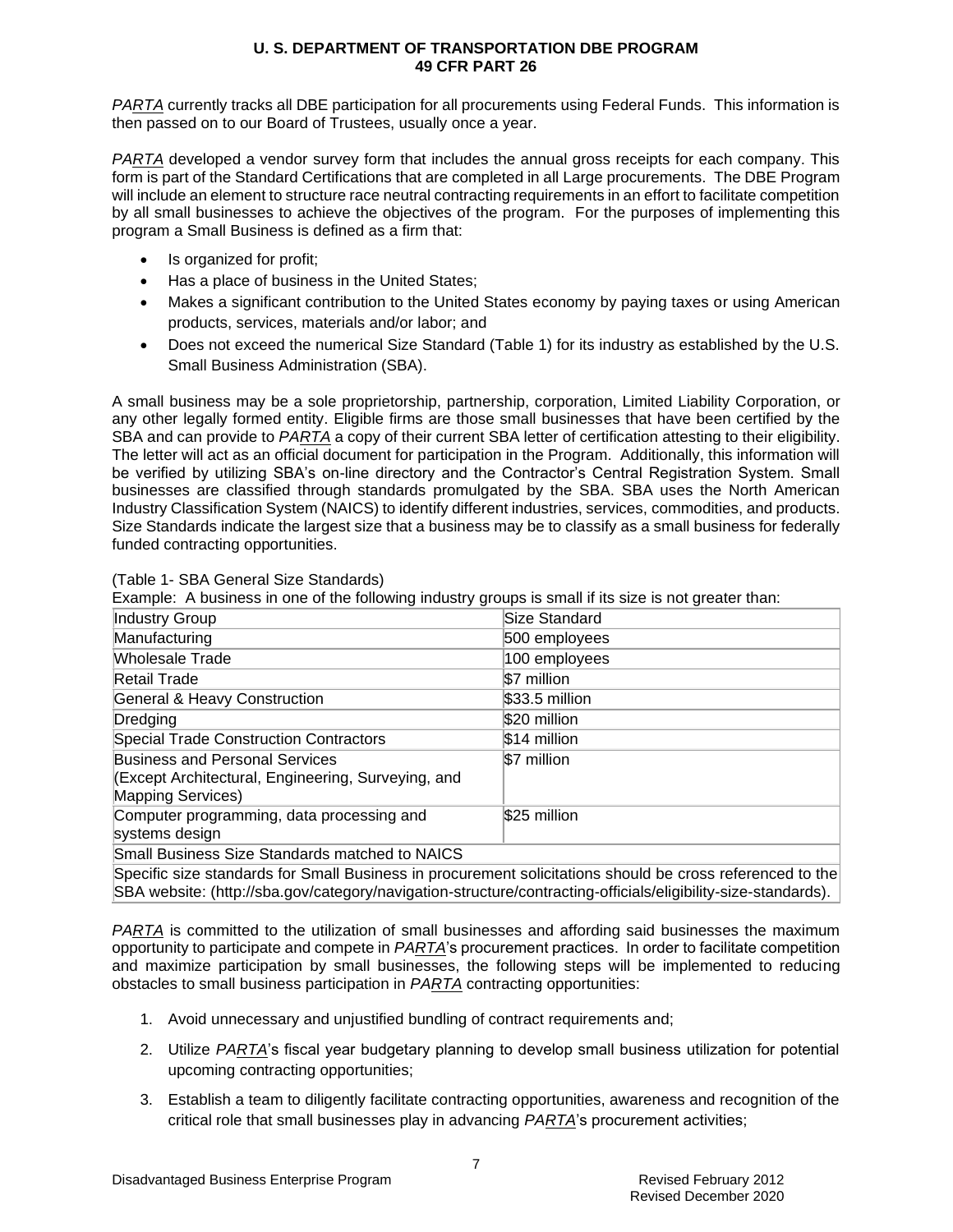- 4. Foster through the team, an environment that encourages commitment, the use of integrated systems, professional management tools, and pursues innovative solutions in support of small businesses;
- 5. On prime contracts not having DBE contract goals, *PARTA* encourages the prime contractor to provide subcontracting opportunities of a size that small businesses, including DBEs, can reasonably perform, rather than self-performing all the work involved;
- 6. *PARTA* may not use small business participation when a DBE goal is considered to be in the best interest of *PARTA* to satisfy the contract solicitation requirement.
- 7. Monitor payments to prime small business contractors by (a) reviewing letters of intent and subcontractor schedules of participation to assess the tasks awarded and dollar value involved; (b) maintain a reconciled running tally of payments for the duration of the work to be performed by subcontractors; (c) require prime small business contractors to submit notification of payments of their subcontractors on a monthly basis or as is appropriate considering the type of work being performed or the relevant length of the contract in question. In any event, the notification shall be made to *PARTA*'s DBE Liaison at the time of the actual payment by the prime small business to the subcontractors; (d) review the prime small business contractors' payment documents and subcontractor receipt of payment documents; (e) verify payment and receipt of payment as required and (f) credit small business concern participation toward the contract threshold only when payments are actually made to small businesses.
- 8. Report to USDOT-Federal Transit Administration (FTA) small business participation including payments actually made to small businesses on USDOT assisted contracts, when required.
- 9. *PARTA* will ensure that implementation; monitoring and enforcement mechanisms are in place to verify that the work committed to small businesses at contract award is actually performed by small businesses. Enforcement measures may include rescission of contract awards (in whole or in part), administrative fines, debarment from bidders' lists, suspensions from awards, sanctions, referral to appropriate federal authorities in instances of suspected fraud, misrepresentation, misappropriation of funds, theft of services and other activities that warrant criminal referrals or other action; and other appropriate administrative actions.
- 10. Identify alternative acquisition strategies and structure procurements to facilitate the ability of consortia or joint ventures by consisting small businesses, including DBEs, to compete for and perform as prime contracts.

## **SUBPART C – GOALS, GOOD FAITH EFFORTS AND COUNTING**

### **Section 26.41 Statutory 10 Percent Goal**

*PARTA* has developed a methodology for setting DBE goals. The 10 percent national goal is an aspirational goal, which the Department uses as a tool in evaluating and monitoring DBEs' opportunities to participate in DOT-assisted contracts. *PARTA* will not arbitrarily use the National 10% attainment goal.

### **Section 26.43 Set-asides or Quotas**

*PARTA* does not use quotas in any way in the administration of the DBE program. Under the new provision in Section 26.39, *PARTA* may use race-neutral contract set-asides for qualified small business Some of the techniques, which *PARTA* employs to facilitate DBE participation in contracting activities, include: Arranging times for the presentation of bids, solicitations, quantities, delivery schedules, and specifications to facilitate the participation of DBEs; Advertising formal procurements in the local media stating that DBEs are welcome to respond.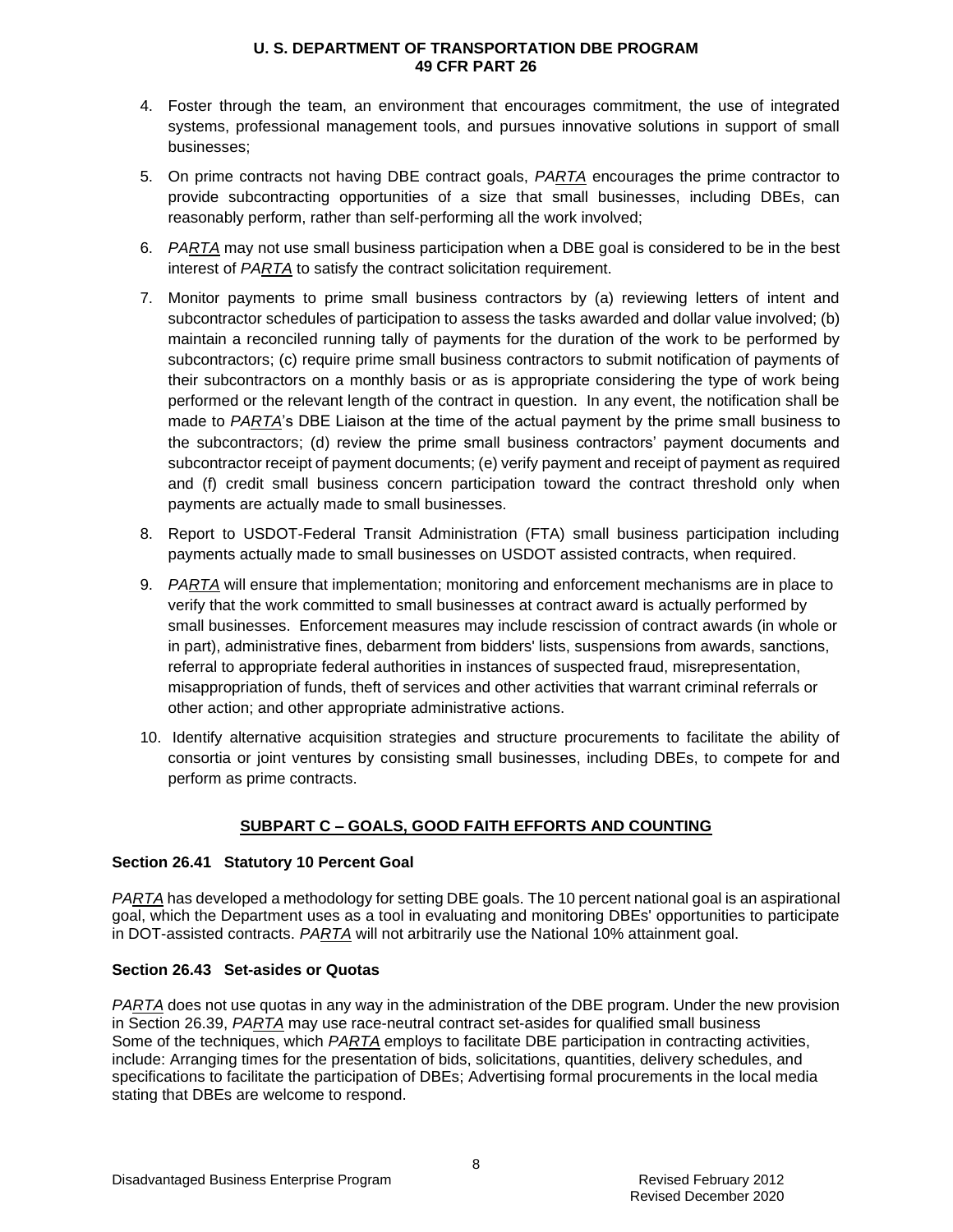## **Section 26.45 Overall Goals**

PARTA develops its overall goal based on demonstrable evidence of the availability of ready, willing and able DBEs relative to all businesses ready, willing and able to participate on DOT-assisted contracts (hereafter, the "relative availability of DBEs"). The goal reflects our determination of the level of DBE participation expected absent the effects of discrimination.

After identifying projects that are federally assisted, the DBE Liaison Officer will determine if the prime contracts awarded will be greater than \$250,000 (excluding bus purchases), then set an annual overall DBE goal in accordance with Section 26.45(f) to be submitted to FTA by August 1 every three (3) years. *PARTA* will not arbitrarily use the National 10% attainment goal.

## GOAL SETTING METHODOLOGY

*PARTA*'s DBE goals are established using a 2-step process as follows:

Step 1 – Determine the Base Figure for the relative availability of DBE's.

- A. Examine the budget and procurement plan to determine the types and dollar amounts of goods and services to be contracted during the next three (3) years. Create a list of projects using federal funds and expected NAISC codes involved with those projects.
- B. Using the Ohio UCP DBE directory, *PARTA*'s bidders' list, census bureau statistics, and web searching, develop a weighted base figure by dividing the number of ready, willing, and able DBEs by the number of all businesses in your market to provide the goods and services *PARTA* will be contracting for during this period.

Step 2 – Adjust the Base Figure (if appropriate).

A. Examine all the available evidence, such as local market and employment trends and historical data of similar projects to determine if an adjustment to the base figure should be made. This adjustment must be based on demonstrable evidence that is logically and directly related to the effect for which the adjustment is sought. After any adjustments have been made, this figure will reflect *PARTA*'s overall tri-annual DBE goal.

Determining the breakout of estimated race-neutral and race-conscious participation for the overall goal is addressed in section 26.51.

*PARTA* will invite public participation by 1. publishing in general circulation media a notice of the proposed overall goal; 2. meet with local stakeholders, minority, women's and general contractor groups, community organizations, and other officials or organizations which could be expected to have information concerning the availability of disadvantaged and non-disadvantaged businesses; and 3. Publishing on *PARTA*'s website at [www.partaonline.org.](http://www.partaonline.org/) The goal and the rationale for the goal will be made available for inspection during normal business hours for 30 days following the notice, and comments will be addressed before the final goal is submitted to FTA.

When the overall goal expires, a new overall goal shall be set and submitted to the Department for review.

The overall goal, including the methodology and calculations, shall be submitted to FTA for review (August 1, tri-annually) 60 days before the beginning of the federal fiscal year to which the goal applies. *PARTA* will begin using our overall goal on October 1 of each year unless we have received other instructions from DOT. If we establish a goal on a project basis, we will begin using this goal by the time of the first solicitation for a DOT-assisted contract for the project. *PARTA* may adjust the overall goal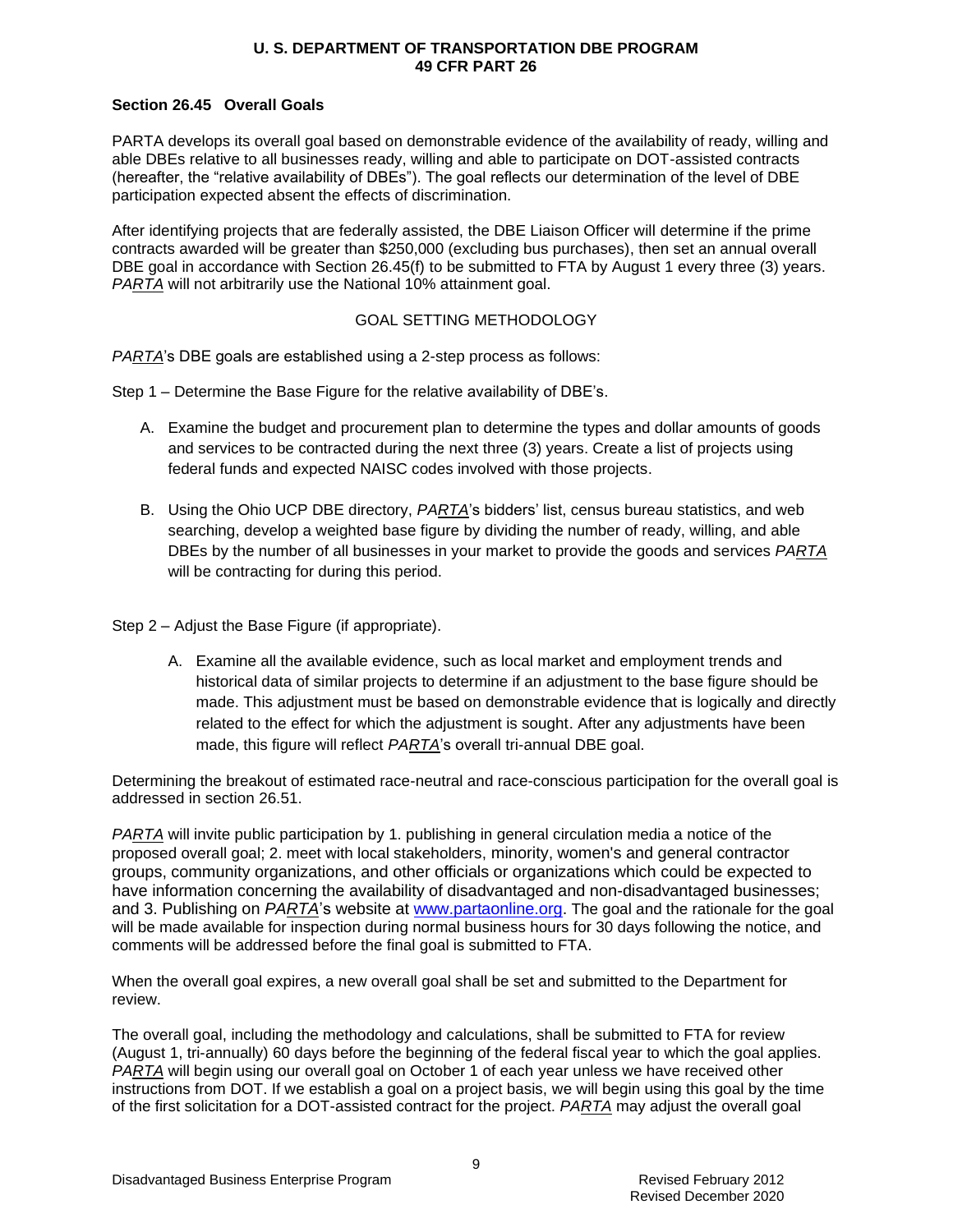during the three-year period, to which it applies, in order to reflect changed circumstances submitting such an adjustment to the concerned operating administration for review and approval.

## **Section 26.47 Shortfall Analysis for Failing to Meet Overall Goals**

If the awards and commitments shown on the Uniform Report of Awards or Commitments and Payments at the end of any fiscal year are less than the overall goal applicable to that fiscal year, *PARTA* will conduct a shortfall analysis in order to be regarded by the Department as implementing our DBE program in good faith. This is done by:

- (1) Analyze in detail the reasons for the difference between the overall goal and your awards and commitments in that fiscal year.
- (2) Establish specific steps and milestones to correct the problems you have identified in your analysis and to enable you to meet fully your goal for the new fiscal year.

### **Section 26.49 Transit Vehicle Manufacturers Goals**

*PARTA* will require each transit vehicle manufacturer, as a condition of being authorized to bid or propose on FTA-assisted transit vehicle procurements, to certify that it has complied with the requirements of this section. Alternatively, *PARTA* may, at its discretion and with FTA approval, establish project-specific goals for DBE participation in the procurement of transit vehicles in lieu of the TVM complying with this element of the program.

## **Section 26.51(a-c) Breakout of Estimated Race-Neutral & Race-Conscious Participation**

*PARTA* will meet the maximum feasible portion of its overall goal by using race-neutral means of facilitating race-neutral DBE participation. Race-neutral DBE participation includes, but is not necessarily limited to, the following: DBE participation through a prime contract a DBE obtains through customary competitive procurement procedures; DBE participation through a subcontract on a prime contract that does not carry a DBE goal; DBE participation on a prime contract exceeding a contract goal; and DBE participation through a subcontract from a prime contractor that did not consider a firm's DBE status in making the award.

*PARTA* intends to achieve Race-neutral DBE participation by:

- (1) Arranging solicitations, times for the presentation of bids, quantities, specifications, and delivery schedules in ways that facilitate participation by DBEs and other small businesses and by making contracts more accessible to small businesses, by means such as those provided under §26.39 of this part.
- (2) Providing assistance in overcoming limitations such as inability to obtain bonding or financing (e.g., by such means as simplifying the bonding process, reducing bonding requirements, eliminating the impact of surety costs from bids, and providing services to help DBEs, and other small businesses, obtain bonding and financing).
- (3) Carrying out information and communications programs on contracting procedures and specific contract opportunities (e.g., ensuring the inclusion of DBEs, and other small businesses, on recipient mailing lists for bidders; ensuring the dissemination to bidders on prime contracts of lists of potential subcontractors; provision of information in languages other than English, where appropriate).
- (4) Ensuring distribution of your DBE directory, through print and electronic means, to the widest feasible universe of potential prime contractors.

### **Section 26.51(d-g) Contract Goals**

*PARTA* will use contract goals to meet any portion of the overall goal in which *PARTA* does not expect to meet using race-neutral means. Contract goals are established so that, over the period to which the overall goal applies, they will cumulatively result in meeting any portion of our overall goal that is not projected to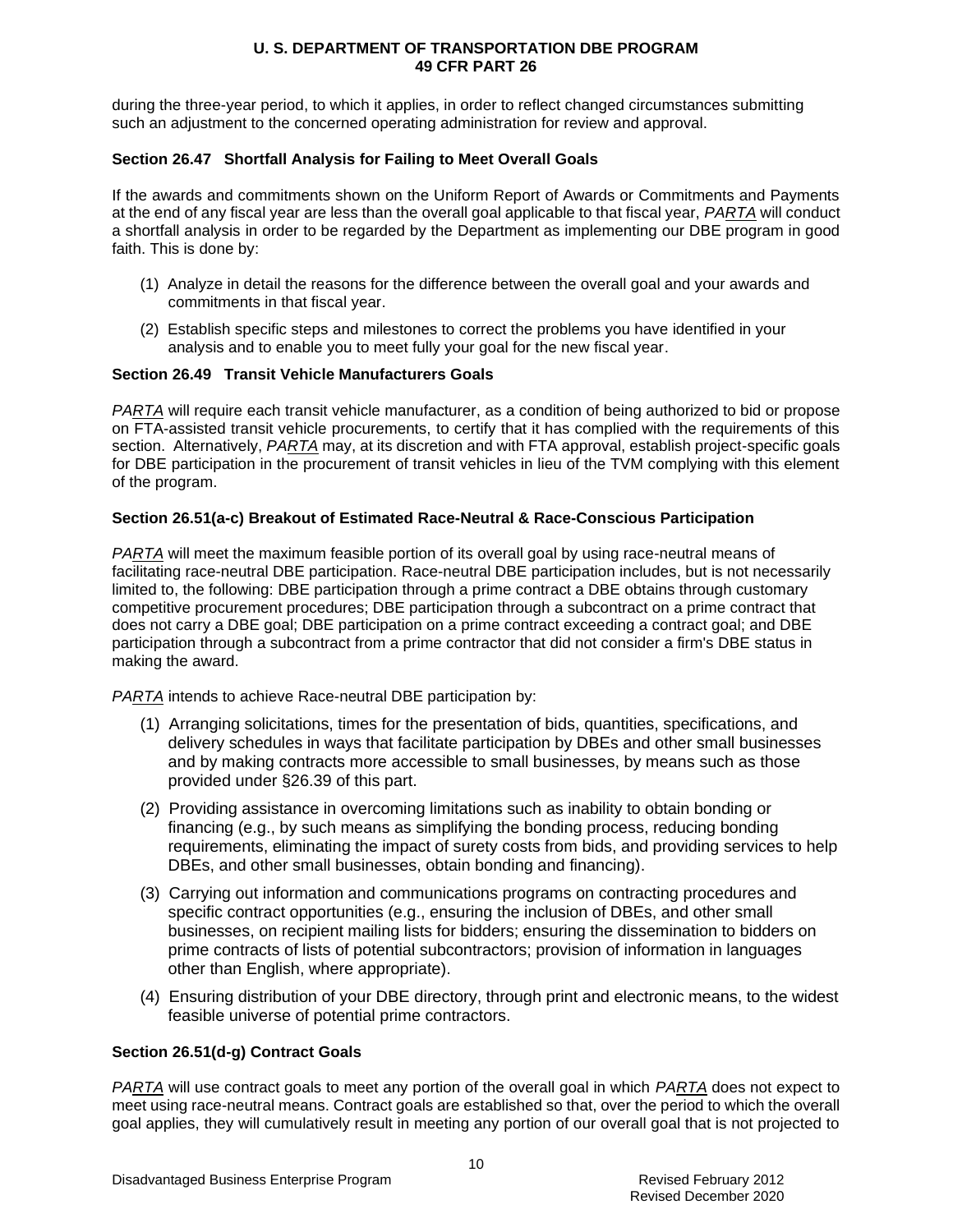be met through race-neutral means. Contract goals are expressed as a percentage of the total amount of the DOT-assisted contract.

We will establish contract goals only on those DOT-assisted contracts that have subcontracting possibilities. We need not establish a contract goal on every such contract, and the size of contract goals will be adapted to the circumstances of each such contract (e.g., type and location of work, availability of DBEs to perform the particular type of work). The contract goal will provide for participation by all certified DBEs and must not be subdivided into group-specific goals.

To ensure that our DBE program continues to be narrowly tailored to overcome the effects of discrimination, *PARTA* will adjust the use of contract goals as follows:

- (1) If the approved projection estimates for the entire overall goal through race-neutral means will be met, *PARTA* will implement its program without setting contract goals during that year, unless it becomes necessary in order meet your overall goal.
- (2) If, during any year in which contract goals are used, it is determined that the overall goal will be exceeded, the use of contract goals will be reduced or eliminated to the extent necessary to ensure that the use of contract goals does not result in exceeding the overall goal. If it is determined that *PARTA* will fall short of its overall goal, then appropriate modifications will be made in the use of race-neutral and/or race-conscious measures to allow the overall goal to be met.

*PARTA* will maintain and report data separately on DBE achievements in those contracts with and without contract goals.

## **Section 26.53 Good Faith Efforts Procedures**

Once *PARTA* has set an overall goal, each solicitation for which a contract goal has been established will require bidders to submit the following information either under sealed bid procedures or with initial proposals under contract negotiations procedures, or at a time before a commitment to the performance of the contract:

- Names and addresses of DBE firms that will participate in the contract
- Description of the work that each DBE will perform (Note: to count toward meeting a goal, each DBE firm must be certified in a NAICS code applicable to the kind of work the firm would perform on the contract)
- The dollar amount of the participation for each DBE firm
- Written documentation of commitment to use a DBE subcontractor whose participation it submits to meet a contract goal.
- Written confirmation from the DBE that it is participating in the contract as provided in the prime contractor's commitment
- If the contract goal is not met, evidence of good faith efforts

## AWARD IF FAILURE TO MEET GOAL

To award a contract to a bidder/proposer that has failed to meet the DBE contract goals, *PARTA* will decide whether the bidder/proposer has made a good faith effort to actively and aggressively seek DBE's to meet those goals.

## EVIDENCE OF GOOD FAITH EFFORTS

The kinds of efforts that will be considered demonstrative of 'good faith efforts' include, but are not limited to, the following:

- When other bidders on the procurement met the DBE goal
- When the contractor selected portions of the work to be performed by DBEs and where appropriate, broke out contract work items into feasible units to facilitate DBE participation, even when the prime contractor might otherwise prefer to perform these work items with its own workforce.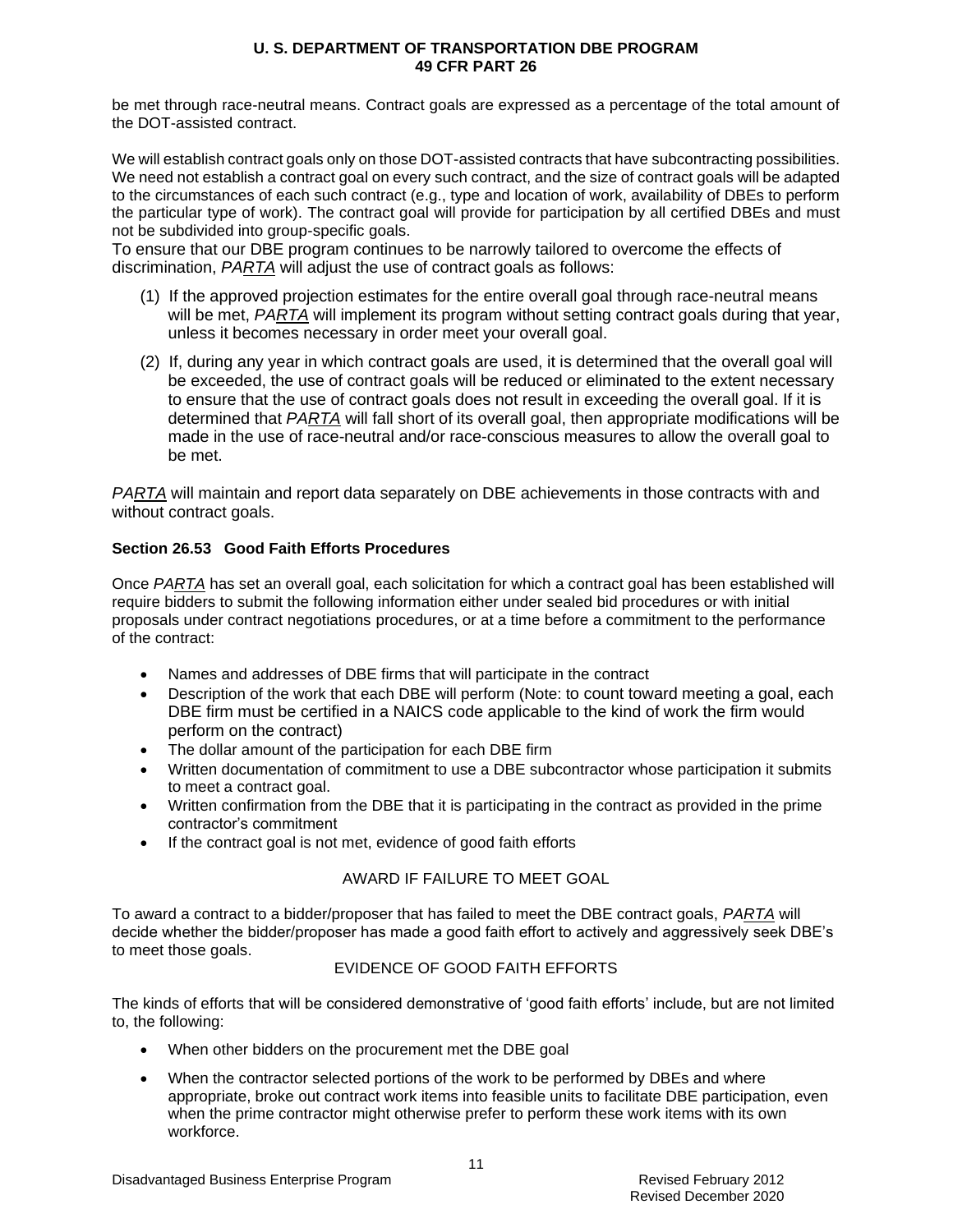- When the contractor has effectively used the services of available minority/women community organizations, contractors' groups, and other organizations to provide assistance in the recruitment and placement of DBEs.
- When the contractor made efforts to assist interested DBEs in obtaining necessary equipment, supplies, materials, related assistance, services, bonding, lines of credit, or insurance.
- When the contractor negotiated in good faith with DBEs. (Evidence of such negotiation may include names, addresses, and phone numbers of DBEs who were considered; description of the plans and specifications of the work to be subcontracted; and reasons why additional agreements could not be reached.
- When the contractor has solicited through all reasonable and available means to determine the interest of all certified DBEs who have the capability to perform the work to be contracted.

## ADMINISTRATIVE RECONSIDERATION

If it is determined that the apparent successful bidder/proposer has failed to meet *PARTA*'s requirements, the bidder/proposer has an opportunity to meet in person with our reconsideration official to discuss the issue of whether it met the commitment or made adequate good faith efforts to do so. We will send the bidder/offeror a written decision on reconsideration, explaining the basis for finding that the bidder did or did not meet the goal or make adequate good faith efforts to do so. The result of the reconsideration process is not administratively appealable to the Department of Transportation.

We will require a contractor to make good faith efforts to replace a DBE that is terminated or has otherwise failed to complete its work on a contract with another certified DBE, to the extent needed to meet the contract goal. We will require the prime contractor to notify the DBE Liaison Officer immediately of the DBE's inability or unwillingness to perform and provide reasonable documentation.

In this situation, we will require the prime contractor to obtain our prior approval of the substitute DBE and to provide copies of new and amended subcontracts, or documentation of good faith efforts. If the contractor fails or refuses to comply in the time specified, our contracting office will issue an order stopping all or part of the payment/work until satisfactory action has been taken. If the contractor still fails to comply, the contracting officer may issue a termination for default proceeding.

## **Section 26.55 Participation Counted Toward Goals**

*PARTA* will count DBE participation toward overall and contract goals as provided in 49 CFR 26.55. Only the work actually performed by a DBE will be counted towards the DBE goal. The cost of supplies and materials which are obtained by the DBE, or any equipment leased (except from the prime contractor or its affiliate) may also be counted. Work that is subcontracted by a DBE to a non-DBE firm does not count towards DBE goals.

When a DBE performs as a participant in a joint venture, *PARTA* will count a portion of the total dollar value of the contract equal to the distinct, clearly defined portion of the work of the contract that the DBE performs with its own forces toward DBE goals. *PARTA* will count expenditures to a DBE contractor toward DBE goals only if the DBE is performing a commercially useful function on that contract as stated in 49 CFR 26.55. As described in 49 CFR 26.55 (e), *PARTA* will count expenditures with DBEs for materials or supplies toward DBE goals as provided in the following:

- (1) If the materials or supplies are obtained from a DBE manufacturer, count 100 percent of the cost of the materials or supplies toward DBE goals.
- (2) If the materials or supplies are purchased from a DBE regular dealer, count 60 percent of the cost of the materials or supplies toward DBE goals.
- (3) With respect to materials or supplies purchased from a DBE which is neither a manufacturer nor a regular dealer, *PARTA* will count the entire amount of fees or commissions charged for assistance in the procurement of the materials and supplies, or fees or transportation charges for the delivery of materials or supplies required on a job site, toward DBE goals, provided the fees are determined to be reasonable and not excessive as compared with fees customarily allowed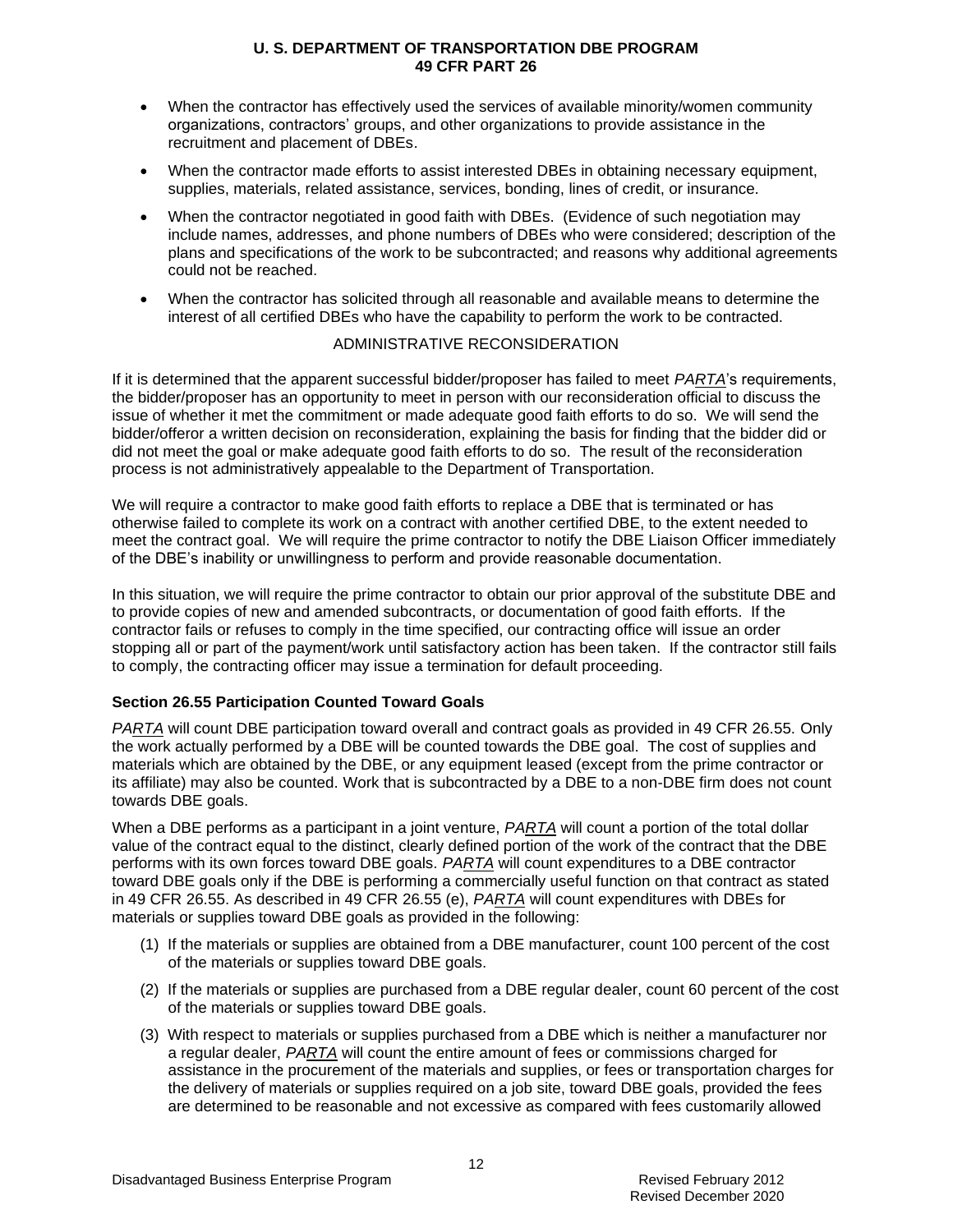for similar services. However, the cost of the materials and supplies themselves are not counted toward DBE goals.

In order to count the firm's participation toward any DBE goals, except as provided for in §26.87(i), a firm must be certified as a DBE in accordance with the standards of subpart D of this part at the time of the execution of the contract.

Participation of a DBE subcontractor toward a contractor's final compliance with its DBE obligations on a contract will be recognized once the amount being counted has actually been paid to the DBE.

## **SUBPART D – CERTIFICATION STANDARDS**

## **Section 26.61 – 26.73 Certification Process**

*PARTA* will ensure that only certified DBEs participate in its DBE program. All firms seeking certification must demonstrate that they meet the eligibility requirements of Subpart D of 49 CFR part 26 concerning group membership or individual disadvantage, ownership and control, business size, and at least 51 percent owned by socially and economically disadvantaged individuals. A firm applying to be a DBE must be certified by a qualified certifying agency. Contributions of capital or expertise must be real and substantial. A disadvantaged owner's expertise must be specific to the type of work the firm performs, in a specialized field, indispensable to the firm's operations, of outstanding quality, and documented in the records of the firm.

*PARTA* will accept the certification of other DOT recipients if the applicant can provide certification documents. *PARTA* does not certify DBE applications.

Every year on the anniversary date of the certification, each DBE must provide the certifying agency an affidavit sworn to by the firm's owners before a person who is authorized by state to administer oaths or an unsworn declaration executed penalty of perjury of the laws of the United States of America. Said affidavit must affirm that there have been no changes in the firm's circumstances affecting its ability to meet size, disadvantaged status, ownership, or control requirements, or any material changes in the information provided in the application. Any DBE who fails to provide this information will be deemed to have failed to cooperate and will suffer the remedies available under 40 CFR. part 26.

### **Section 26.81 - 26.88 Unified Certification Program and Certification**

*PARTA* works together with the Ohio Unified Certification Program (UCP). The UCP will meet all of the requirements of this section and they can be found at [www.ohioucp.org.](http://www.ohioucp.org/)

### **Section 26.89 Certification Appeals**

Any firm or complainant may appeal the decision in a certification matter to DOT. Such appeals may be sent to:

U.S. Department of Transportation Departmental Office of Civil Rights

1200 New Jersey Avenue SE Washington, D.C. 20590-0001

*PARTA* will promptly implement any DOT certification appeal decisions affecting the eligibility of DBEs for our DOT-assisted contracting.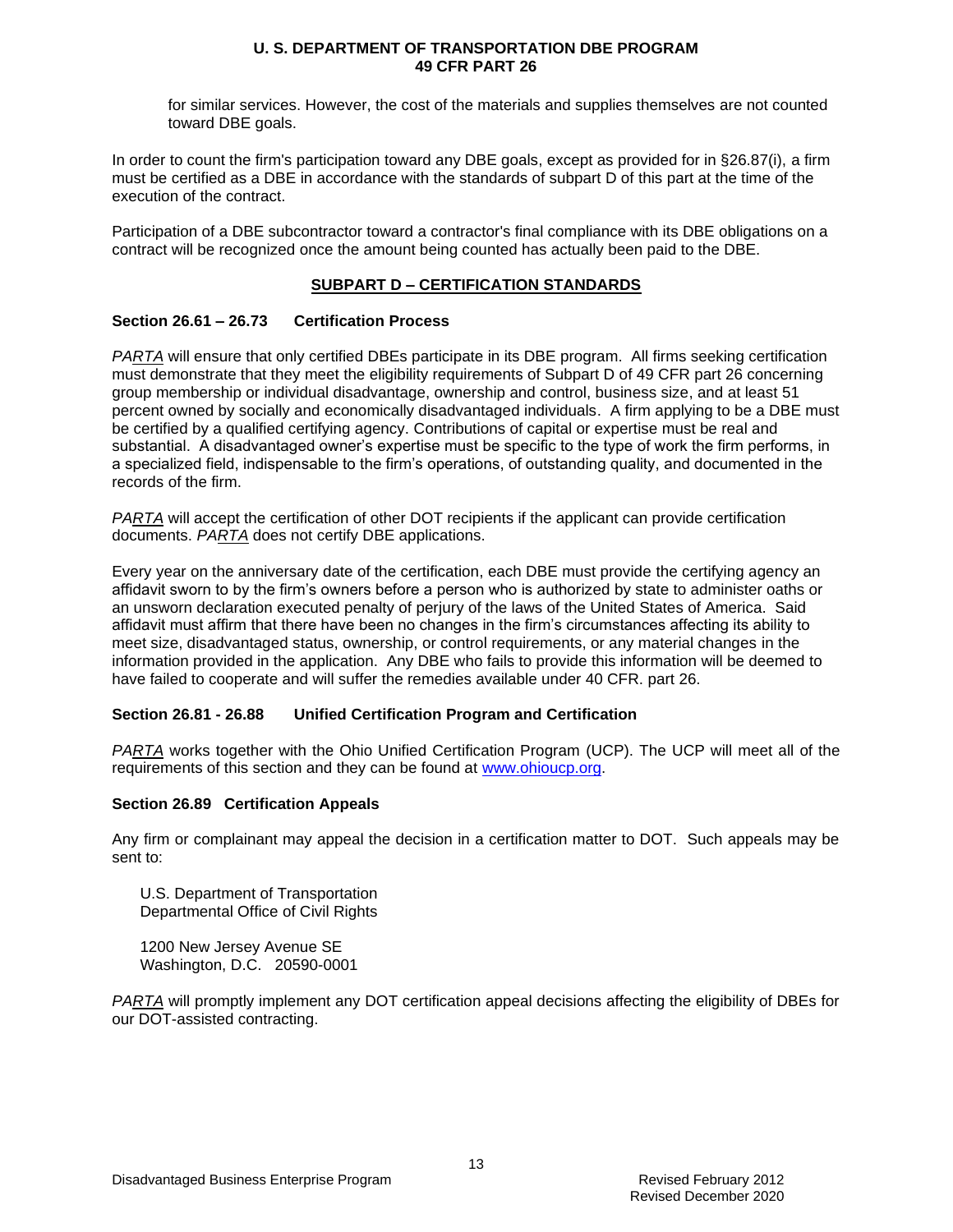## **SUBPART F – COMPLIANCE AND ENFORCEMENT**

## **Section 26.103 Enforcement Actions to FHWA & FTA Recipients**

- (a) *Noncompliance Complaints.* Any person who believes that *PARTA* has failed to comply with its obligations under this part may file a written complaint with the concerned operating administration's Office of Civil Rights. If you want to file a complaint, you must do so no later than 180 days after the date of the alleged violation or the date on which you learned of a continuing course of conduct in violation of this part. In response to your written request, the Office of Civil Rights may extend the time for filing in the interest of justice, specifying in writing the reason for so doing. The Office of Civil Rights may protect the confidentiality of your identity as provided in §26.109(b). Complaints under this part are limited to allegations of violation of the provisions of this part.
- (b) *Compliance Reviews.* The concerned operating administration may review *PARTA*'s compliance with this part at any time, including reviews of paperwork and on-site reviews, as appropriate. The Office of Civil Rights may direct the operating administration to initiate a compliance review based on complaints received.
- (c) *Reasonable Cause Notice.* If it appears, from the investigation of a complaint or the results of a compliance review, that *PARTA* is in noncompliance with this part, the appropriate DOT office promptly sends, return receipt requested, a written notice advising that there is reasonable cause to find *PARTA* in noncompliance. The notice states the reasons for this finding and directs a response within 30 days concerning whether *PARTA* wishes to begin conciliation.
- (d) *Conciliation.* (1) If *PARTA* requests conciliation, the appropriate DOT office shall pursue conciliation for at least 30, but not more than 120, days from the date of request. The appropriate DOT office may extend the conciliation period for up to 30 days for good cause, consistent with applicable statutes. (2) If *PARTA* and the appropriate DOT office sign a conciliation agreement, then the matter is regarded as closed and *PARTA* is regarded as being in compliance. The conciliation agreement sets forth the measures taken or will take to ensure compliance. While a conciliation agreement is in effect, *PARTA* will remain eligible for FHWA or FTA financial assistance. (3) The concerned operating administration shall monitor implementation of the conciliation agreement and ensure that its terms are complied with. If *PARTA* fails to carry out the terms of a conciliation agreement, you are in noncompliance. (4) If *PARTA* not request conciliation, or a conciliation agreement is not signed within the time provided in paragraph  $(d)(1)$ of this section, then enforcement proceedings begin.

### **Section 26.107 Enforcement Actions to Firms Participating in DBE Program**

- (a) If you are a firm that does not meet the eligibility criteria of subpart D of this part and that attempts to participate in a DOT-assisted program as a DBE on the basis of false, fraudulent, or deceitful statements or representations or under circumstances indicating a serious lack of business integrity or honesty, the Department may initiate suspension or debarment proceedings against you under 2 CFR parts 180 and 1200.
- (b) If you are a firm that, in order to meet DBE contract goals or other DBE program requirements, uses or attempts to use, on the basis of false, fraudulent or deceitful statements or representations or under circumstances indicating a serious lack of business integrity or honesty, another firm that does not meet the eligibility criteria of subpart D of this part, the Department may initiate suspension or debarment proceedings against you under 2 CFR parts 180 and 1200.
- (c) In a suspension or debarment proceeding brought under paragraph (a) or (b) of this section, the concerned operating administration may consider the fact that a purported DBE has been certified by a recipient. Such certification does not preclude the Department from determining that the purported DBE, or another firm that has used or attempted to use it to meet DBE goals, should be suspended or debarred.
- (d) The Department may take enforcement action under 49 CFR Part 31, Program Fraud and Civil Remedies, against any participant in the DBE program whose conduct is subject to such action under 49 CFR part 31.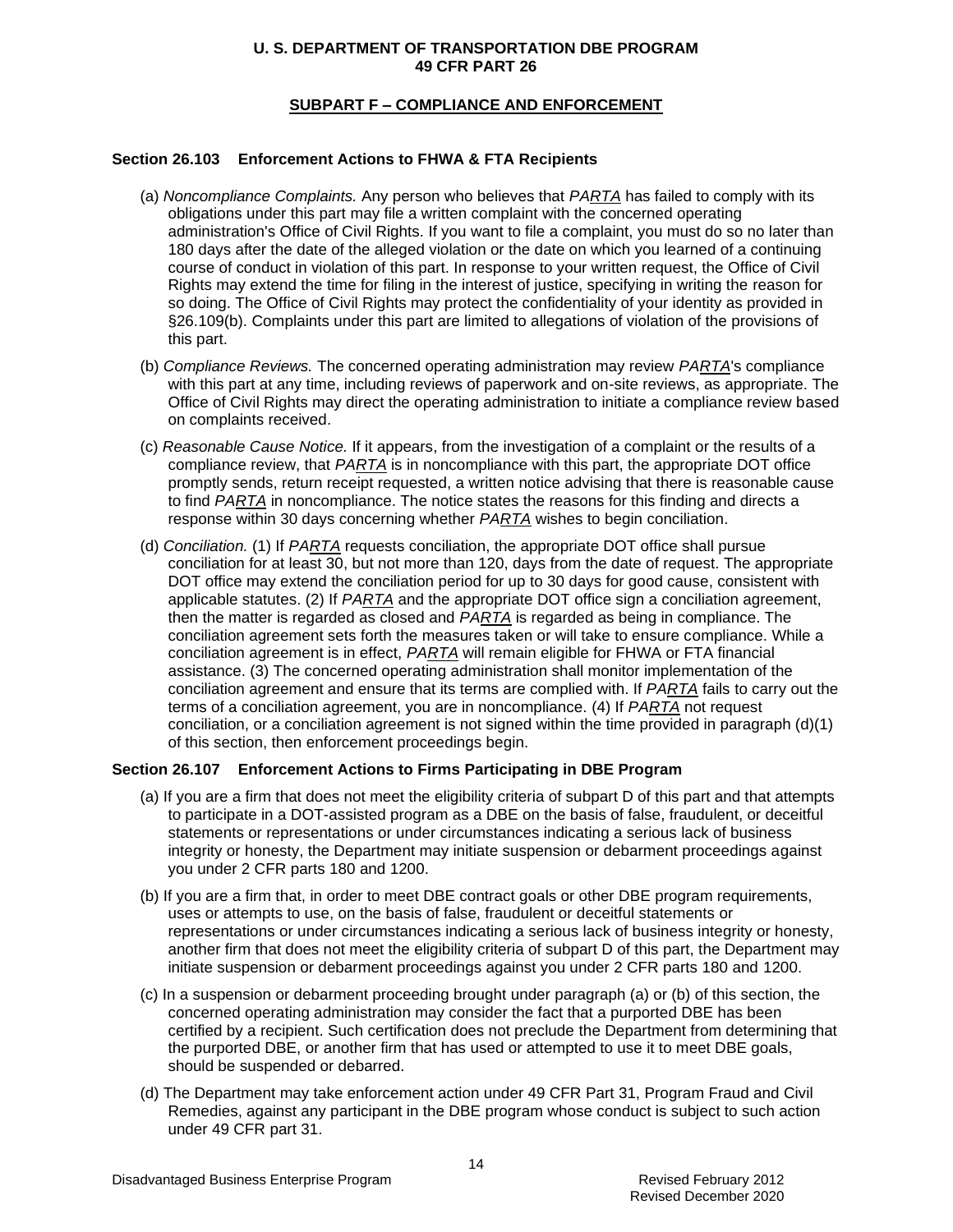(e) The Department may refer to the Department of Justice, for prosecution under 18 U.S.C. 1001 or other applicable provisions of law, any person who makes a false or fraudulent statement in connection with participation of a DBE in any DOT-assisted program or otherwise violates applicable Federal statutes.

### **Section 26.109 Information, Confidentiality, Cooperation**

*PARTA* will safeguard from disclosure to third parties any information that may reasonably be regard as confidential business information consistent with federal, state, and local law unless there is written consent of the submitter.

#### COMPLAINT RESOLUTION

Any person who believes that he or she, individually, or as a member of any specific class of persons, has been subjected to discrimination on the basis of race, color, or national origin in violation of Title VI may file a written complaint with *PARTA*. A complaint must be filed within 180 calendar days after the date of the alleged discrimination unless the time for filing is extended by *PARTA*.

- A. Submission of Complaints
	- (1) Filing Complaints of Discrimination
		- a. Complainants may submit written complaints to the General Manager of *PARTA* at the following addresses:

#### 2000 Summit Rd. Kent, Ohio 44240

- b. In cases where the complainant is unable or incapable of providing a written statement, but wishes *PARTA* to investigate alleged discrimination, a verbal complaint of discrimination may be made. If necessary, *PARTA* will assist the person in converting verbal complaints to writing. All complaints must, however, be signed by the complainant or his/her representative.
- (2) Complaint Form
	- a. All complaints must be in writing and signed by the complainant or his/her representative before action can be taken. Complaints shall state, as fully as possible, the facts and circumstances surrounding the alleged discrimination.
	- b. *PARTA* will provide the complainant or his/her representative with a written acknowledgment that *PARTA* has received the complaint within 10 calendar days.
- (3) Determination of Investigative Merit

A complaint shall be regarded as meriting investigation unless:

- a. It clearly appears on its face to be frivolous or trivial;
- b. Within the time allotted for making the determination of jurisdiction and investigative merit, the party complained against voluntarily concedes noncompliance and agrees to take appropriate remedial action;
- c. Within the time allotted for making the determination of jurisdiction and investigative merit, the party complained against voluntarily concedes noncompliance and agrees to take appropriate remedial action;
- d. Within the time allotted for making the determination of jurisdiction and investigative merit, the complainant withdraws the complaint; or
- e. Other good cause for not investigating the complaint exists, e.g. the same or a related complaint is already under investigation by *PARTA*.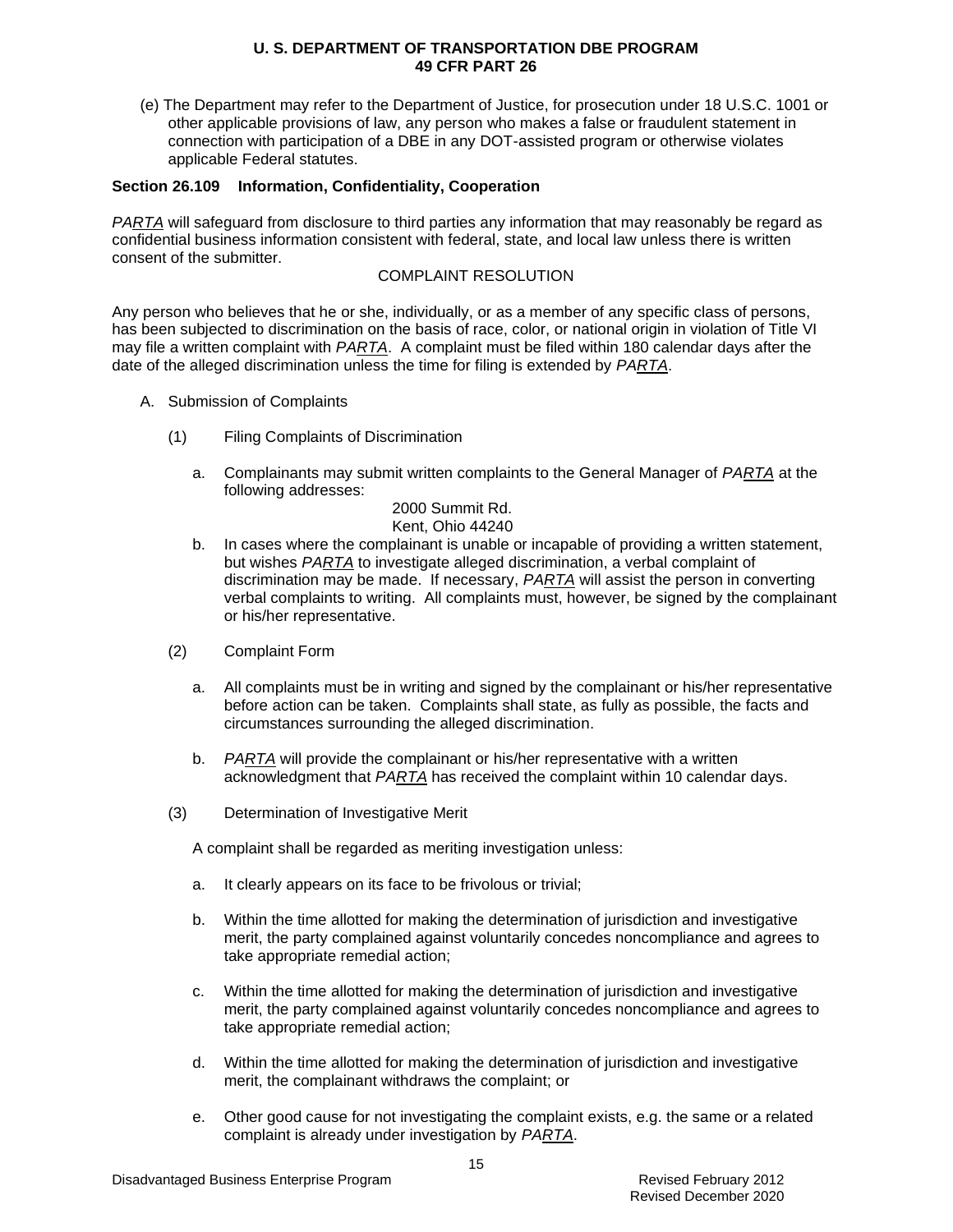B. Request for additional information from Complainant and/or Respondent

In the event that the complainant has not submitted sufficient information to make a determination of investigative merit, *PARTA* may request additional information from the complainant. This request shall be made within 15 calendar days of the receipt of the complaint by *PARTA* and will require that the party submit the information within 60 calendar days from the date of the original request. Failure of the complainant to submit additional information within the designated timeframe may be considered good cause for a determination of no investigative merit.

C. Notification of Disposition

*PARTA* shall notify within 5 calendar days by certified letter the complainant of the disposition:

- (1) In the event of a decision not to investigate the complaint, the notification shall specifically state the reason for the decision.
- (2) In the event the complaint is to be investigated, the notification shall inform the party that an investigation will take place, and request any additional information needed to assist the investigator in preparing for the investigation.
- D. Complaint Investigation
	- (1) Priority Complaints

All incoming complaints shall be examined to determine if the discrimination alleged would be irremediable if not dealt with promptly. If such a determination is made, the complaint shall be given priority status. The processing, investigation, and determination of such complaints shall be accelerated to advance significantly the normal completion date of the process.

(2) Investigative Report

A written report will be prepared by the responsible *PARTA* investigator at the conclusion of the investigation. The investigative report will include the following:

- a. Summary of the complaint, including a statement of the issues raised by the complainant and *PARTA*'s reply to each of the allegations;
- b. Citations of relevant Federal, State, and local laws, rules, regulations, and guidelines, etc;
- c. Description of the investigation, including a list of the persons contacted by the investigator and a summary of the interviews conducted; and
- d. A statement of the investigator's findings and recommendations.
- E. Disposition of Complaints
	- (1) Informal Resolution

If the Notice of Disposition is issued and finds *PARTA* is in noncompliance, the respondent is required to initiate voluntary remedial actions.

(2) Request for Reconsideration

The complainant may request reconsideration of *PARTA*'s findings within 30 calendar days of the Notice of Disposition. This request should include any additional information or analysis the complainant considers relevant. *PARTA* will inform the respondent of its decision to accept or reject the request within 30 calendar days after its receipt.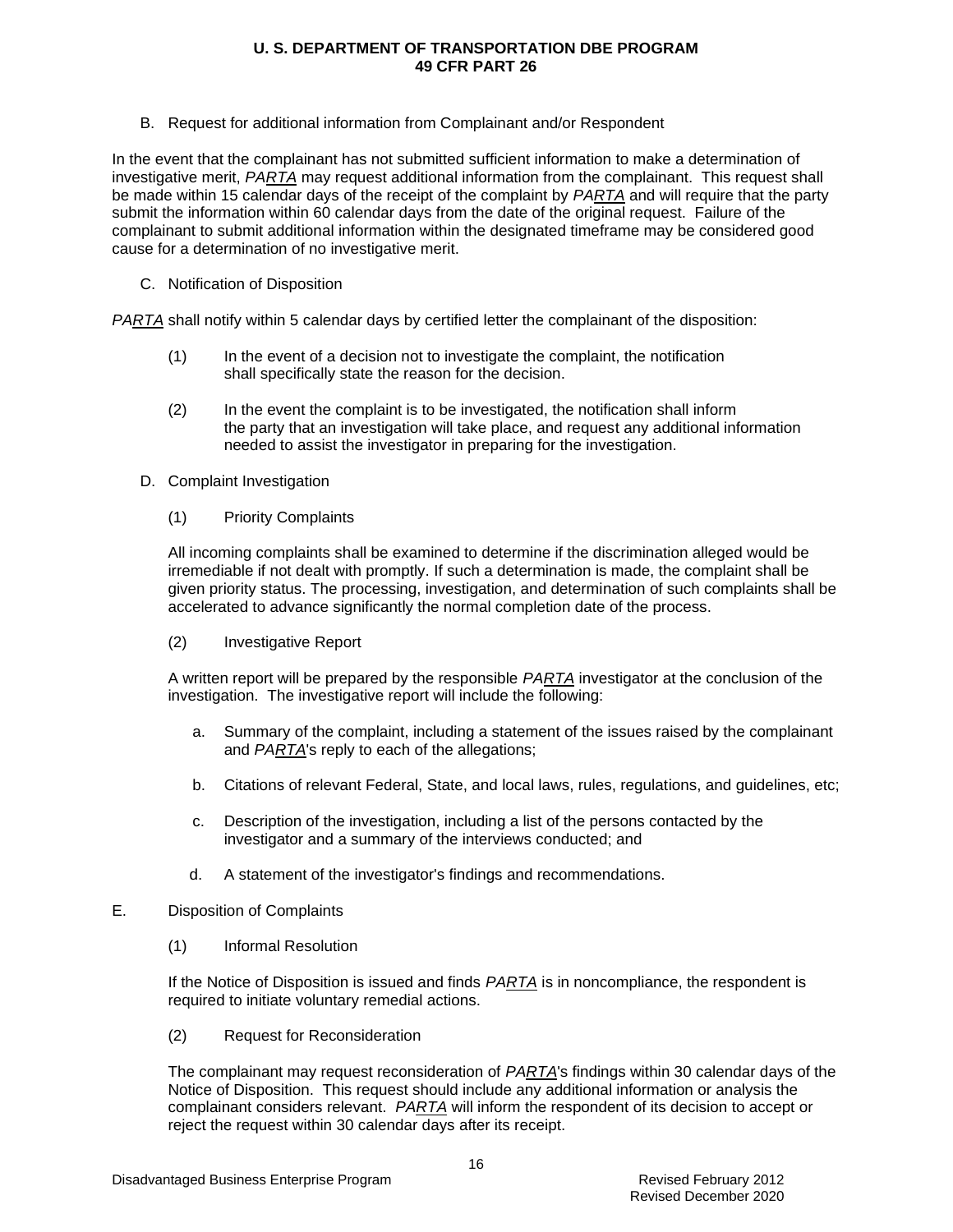In cases in which a request for reconsideration is approved, the responsible investigator will reopen the investigation and proceed to process the complaint in the same manner described above.

(3) Complaint to FTA/USDOT

A complaint also may be submitted directly to USDOT, FTA Headquarters or FTA Regional office at the following addresses:

USDOT Departmental Director of Civil Rights Office of the Secretary Department of Transportation 400 Seventh Street, SW., Room 10215 Washington, DC 20590

FTA Headquarters Director, Office of Civil Rights Federal Transit Administration Room 7412 400 Seventh Street, Southwest Washington, DC 20590

FTA Regional Office Office of Civil Rights Federal Transit Administration 200 West Adams Street/Suite 2410 Chicago, Illinois 60606